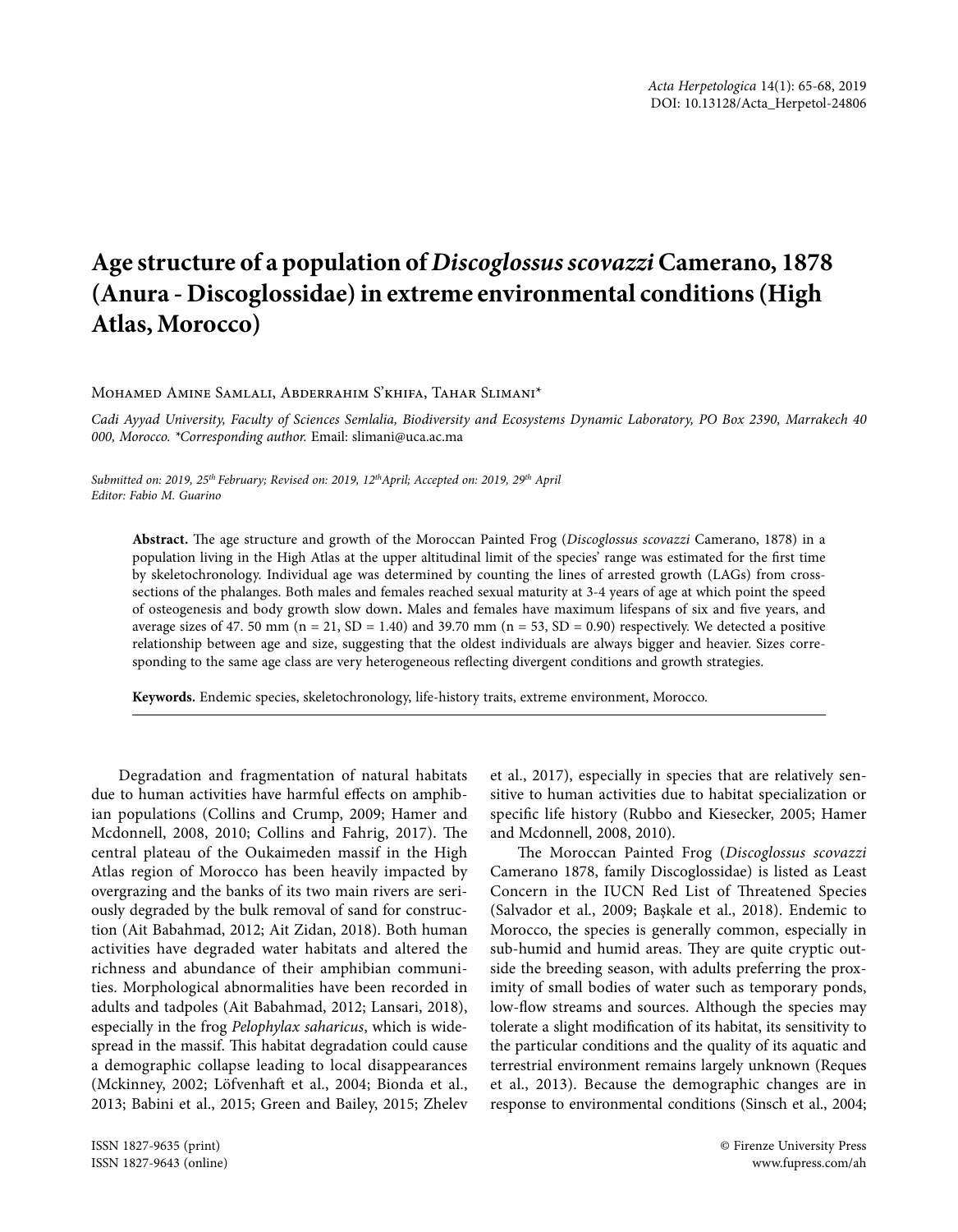Sinsch et al., 2007; Spear et al., 2009), the purpose of this study is to estimate the age structure, age at frst reproduction and longevity of a high mountain population of *Discoglossus scovazzi*, by using skeletochronology.

*Discoglossus scovazzi* is an anuran of small body size known from a large number of aquatic biotopes throughout Morocco from sea level up to the Atlas Mountains, excluding the Saharan areas. It reaches its upper altitudinal limit in the High Atlas at Oukaimeden, over 2600 m a.s.l. (Bons and Geniez, 1996).

This study is based on mark-recapture tracking of 74 adult individuals (21 males and 53 females) between 2016 and 2018. The study took place at the population's breeding site, which consists of small pools of water fed by a permanent watercourse. Solitary and discreet during most of the year, *Discoglossus scovazzi* begins reproduction in early spring (Ait Babahmad, 2012; Beukema et al., 2013; Samlali, 2016). Egg-laying is spread over 8 to 10 days from early April to mid-June. During this period, the water temperature is about 13 °C and the outside temperature is about 10 °C.

The population is located at 2660 m of altitude in the Oukaimeden massif (31°11'N, 07°50'W) about 75 km South-East of Marrakech. The climate is typically Mediterranean with cold winters and an average annual temperature of 9.5 °C. The average maximum temperature of the hottest month (July) is 22.2 °C and the average minimum temperature of the coldest month (January) is -3.3 °C. The average annual precipitation is circa 518 mm and snow fall mainly between November and March. The dry period lasts about four months (June-September). The vegetation consists of spiny xerophytes and a herbaceous layer, essentially graminaceous, relatively rich during rainy periods but heavily overgrazed. The population breeds in pits (diameter 6-7 m and at least one meter deep) that resulted from sand extraction and used as waterers in the bed of a permanent river (Assif-N-Irène). Intensive use for livestock watering negatively impacts water quality and accelerates drying (Ait Babahmad, 2012; Samlali, 2016).

Sampling by hand occurred from February to June. We measured the frogs from snout to cloaca with calipers and weighed them using a feld balance (accuracy: 0.1 g). We determined sex by the presence of nuptial callosities and calling in males. Afer measurements, we collected the third toe of the left hind leg and we immediately released the frog at the place of its capture. The samples are kept in absolute alcohol.

We sectioned phalanges from the toe to count lines of arrested growth (LAGs) following the method by Castanet and Smirina (1990), which is based on the detection of LAGs generated by the cold season (each LAG is interpreted as one year of age). In order to avoid the errors of the estimation of the age induced by the medullary resorption (Francillon-Vieillot, 1987; Fretey and Le Garf, 1992; Tsiora and Kyriakopoulou-Sklavounou, 2002; Guarino et al., 2003; 2008; Liao and Lu, 2010; Liao, 2011; Huang et al., 2013; Bionda et al., 2015; Jin et al., 2017), we selected, for each individual, diaphysis sections in which the size of the medullar cavity was at its minimum and that of the periosteal bone at its maximum (Oromi et al., 2016). On the other hand, bone remodeling and the close rapprochement of the outer most lines, especially in the oldest individuals (Wagner et al., 2011) could also compromise the age estimation. In these cases, at the insertion site of the phalangeal ligament allows to discern the peripheral LAGs and to reliably count them (Bionda et al., 2018). The number of lines of arrested growth (LAGs) in each section is counted by three authors (M.A.S., A.S. and T.S.). Since all the individuals studied were collected during the breeding season, the age at sexual maturity was revealed by the presence of LAGs suddenly becoming very closely adjacent, refecting the slowing of growth afer sexual maturity.

All variables were frst tested for normality (Kolmogorov-Smirnov test) and the diference between sexes was tested using ANOVA. In addition, the relationship between size and age was analyzed by Spearman correlation test. We used the signifcance level of alpha = 0.05 in all tests.

A total of 74 reproductive adults (21 males and 53 female) were studied. Individuals were collected at breeding sites during the reproduction periods in 2016, 2017 and 2018. The cross-sections show the presence of strongly stained growth lines in periosteal bone in most individuals (Fig. 1). Since the frogs were collected in March and April, we considered the perimeter of the bone as corresponding to an indicator LAG of last winter. We clearly detected a decrease in the distance that



**Fig. 1.** Transverse sections at diaphysal region of phalanx bones of *Discoglossus scovazzi.* (**A)** Male with 6 visible LAGs. (**B)** Female with 4 visible LAGs (CM: medullary cavity.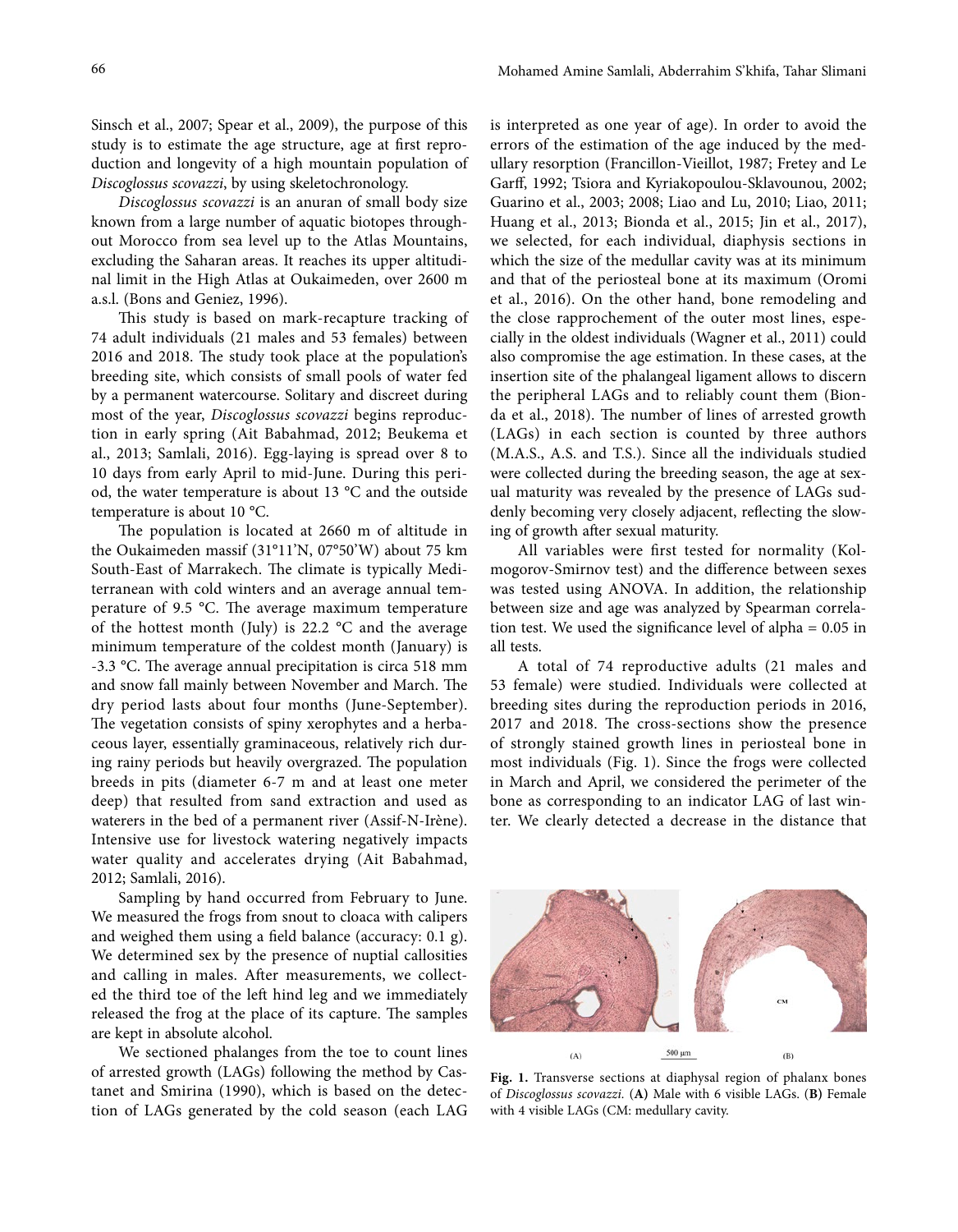

**Fig. 2.** Age distribution of the reproductive population of *Discoglos-*

separating the LAGs suggesting that sexual maturity is reached at 3-4 years in both males and females (Fig.1 A, B). At the breeding site, we sampled some females younger than three years, although three-year individuals were the most frequently observed (Fig. 2). Highest estimated age is six years in males and fve years in females.

Body size varied from 34.0 to 64.0 mm in males (mean  $\pm$  SD = 47.5  $\pm$  1.4 mm, n = 21) and from 33.0 to 56.1 mm in females (39.7  $\pm$  0.9 mm, n = 53), with a mass of  $14.5 \pm 5.17$  g in males and  $8.05 \pm 3.45$  g in females. The observed pattern of sexual dimorphism in body size was significant  $(F_{1, 72} = 21.4; P < 0.0001)$ . Because we did detect a signifcant relationship between age and body size in males ( $r = 0.786$ ,  $P = 0.018$ ,  $n = 21$ ) and in females  $(r = 0.847, P = 0.003, n = 53)$  (Fig. 3), the oldest individuals were always the largest ones. Indeed, anurans ofen exhibit continuous growth, particularly females because of the strong relationship between fecundity and body size (Lengagne et al., 2007).

In most anuran species, males are smaller than females (Shine, 1979). For *D. scovazzi,* the sexual size dimorphism is inversed (García-Paris et al., 2004; Oromi et al., 2016). The variation in size dimorphism results from differences in the age structure between sexes (Monnet and Cherry, 2002; Liao et al., 2013a, b). In fact, in species where females exhibit smaller sizes (*Rhinella achalensis*, *Rana cascadae* and *Hylarana nigrovittata*), males mature at later ages (Monnet and Cherry, 2002), suggesting that delayed maturity in males produces size dimorphism as stated in the Rensch's rule (Liao et al., 2015). However, as in *D. pictus* (Oromi et al., 2016), we did not fnd diferences in the age structure between the sexes in *D. scovazzi* which suggests that these two species failed to support Rensch's rule. In some anuran species, increased male body size is an important determinant of male mating success (Wells, 2007; Liao and Lu, 2011). Furthermore, large males are more likely to breed than



Fig. 3. Relationship between estimated age (X-axis, in year) and body size (Y-axis, snout-vent length in mm) in the studied population.

smaller ones if competition for females is intense (Oromi et al., 2016). However, little information is available on the mating tactics of *D. scovazzi* and other factors might explain the sexual size dimorphism in this species.

Our study provides original data on the structure of a population at the upper altitudinal limit of this endemic species of Morocco. The earliest age at which sexual maturity was attained in most individuals of both sexes is about 3 years. However, the three-year-old frogs, theoretically fewer numerous than those aged two as a result of annual mortality, are more frequent at breeding sites than younger females. As observed in Brongersma's Toad in arid environments (Fattah et al., 2014), this asymmetrical age structure in females of *Discoglossus scovazzi*  in the High Atlas suggests that this diference in young females is due to the fact that not all the females reach sexual maturity before three years, or that some females reach sexual maturity at the age of two years.

Compared to its Mediterranean congener, *D. pictus*, studied by Oromi et al. (2016) in North Africa, the late age at maturity in our population suggests a low growth rate in juveniles, strongly constrained by the harsh climatic conditions of this alpine environment (low temperature, snowfall, strong wind), or the modifcation of aquatic environments (due to excessive sand removal) and the deterioration of their physico-chemical quality (due to livestock).

The low values in terms of longevity (5-6 years) and reproductive potential (about two years) recorded in this population are related to climatic conditions and ongoing changes in habitat quality. Several other hypotheses could, however, be formulated, including moving larger adults /older to other sites, the low survival of larger individuals /older, or the case of an unstable population maintained by smaller / younger adults. This highlights a need monitoring.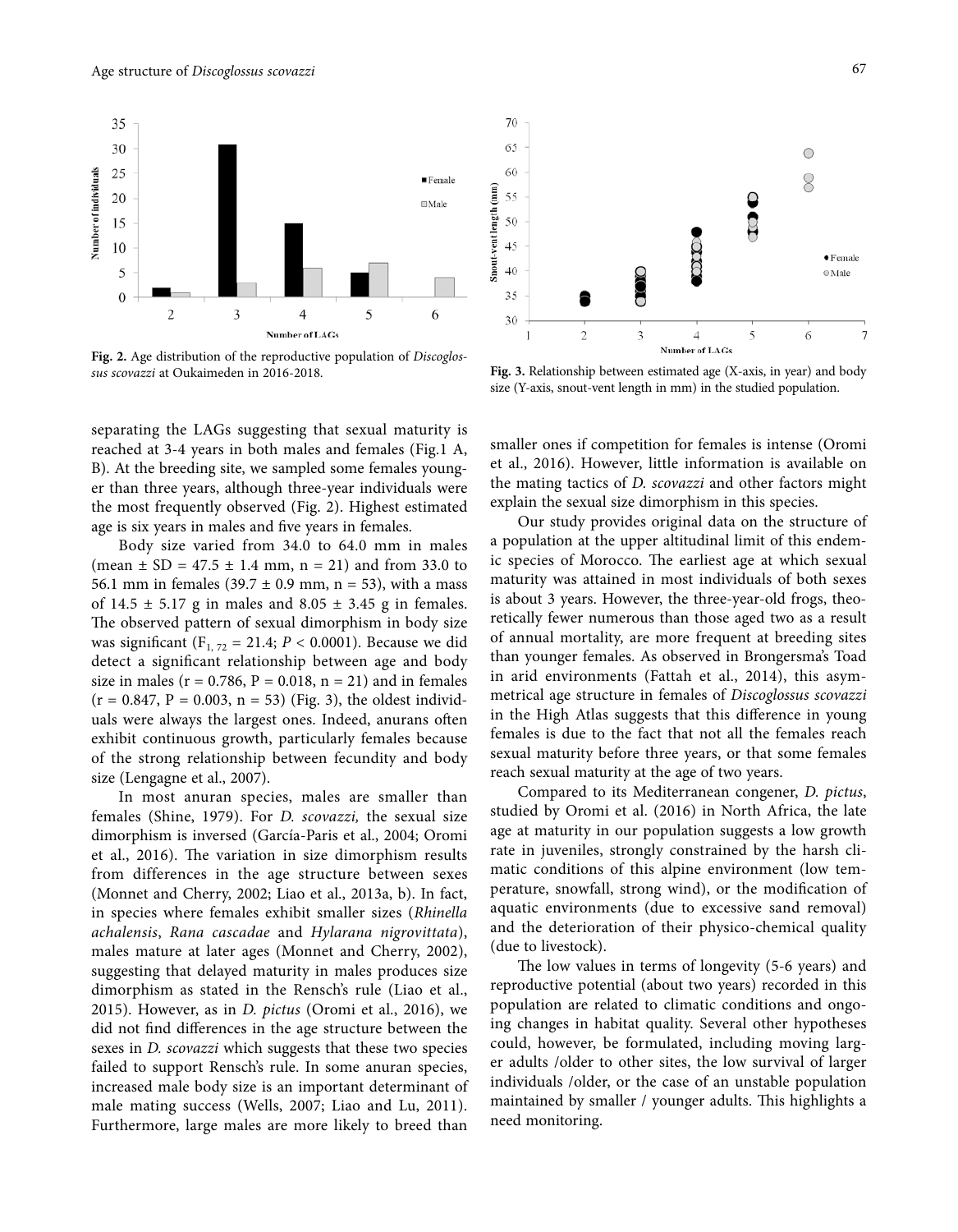## ACKNOWLEDGEMENTS

This research was financed by funds from Hassan II Academy of Science and Technics (ICGVSA project, PI Slimani T.). It was authorized by the High Commissariat for Water and Forest (Decision Number 05/2013 HCE-FLCD/DLCDPN/DPRN/CFF) - Morocco. We would like to thank the two anonymous reviewers who provided important comments to improve the manuscript.

## REFERENCES

- Ait Babahmad, A. (2012): Diversité en amphibiens dans le massif de l'Oukaimeden (Haut Atlas Central). "Implications en termes de conservation dans le cadre du changement climatique global". Master II. Faculté des Sciences Semlalia.
- Ait Zidan, A. (2018): Ecologie et Traits d'histoire de vie d'*Atlantolacerta andreanszkyi* (Werner, 1929) dans un environnement contraignant dans le Haut Atlas Central à l'Oukaimeden. Thermorégulation et structure de population. Master II. Faculté des Sciences Semlalia.
- Babini, M.S., Bionda, C.L., Salas, N.E., Martino, A.L. (2015): Health status of tadpoles and metamorphs of *Rhinella arenarum* (Anura, Bufonidae) that inhabit agroecosystems and its implications for land use. Ecotoxicol. Environ. Saf. **118**: 118-125.
- Başkale, E., Ulubeli, S. A., Kaska, Y. (2018): Age structures and growth parameters of the Levantine frog, *Pelophylax bedriagae*, at diferent localities in Denizli, Turkey. Acta Herpetol. **13**: 147-154.
- Beukema, W., Depous, P., Donaire-Barroso, D., Bogaerts, S., Garcia-Porta, J., Escoriza, D., Arribas, O.J., El Mouden, E.H., Salvador, C. (2013): Review of the systematics, distribution, biogeography and natural history of Moroccan amphibians. Zootaxa **60**: 1-60.
- Bionda, C.L., Babini, S., Martino, A.L., Salas, N.E., Lajmanovich, R. C. (2018): Impact assessment of agriculture and livestock over age, longevity and growth of populations of common toad *Rhinella arenarum* (anura: Bufonidae), central area of Argentina. Global Ecol. Conserv. **14**: 1-13.
- Bionda, C.L., Kost, S., Salas, N.E., Lajmanovich, R., Sinsch, U., Martino, A.L. (2015): Age structure, growth and longevity in the common toad, *Rhinella arenarum*, from Argentina. Acta Herpetol. **10**: 55-62.
- Bionda, C.L., Lajmanovich, R., Salas, N.E., Martino, A.L., Di Tada, I. (2013): Demografía poblacional de *Rhinella arenarum* (Anura: Bufonidae) y *Physalaemus biligonigerus* (Anura: Leiuperidae) en agroecosistemas de

la provincia de Cordoba, Argentina. Rev. Biol. Trop. **61**: 1389-1400.

- Bons, J., Geniez, P. (1996): Amphibiens et Reptiles du Maroc (Sahara Occidental compris), Atlas biogéographique. Asociación Herpetológica Española, Barcelona, Spain.
- Castanet, J., Smirina, E.M. (1990): Introduction to the skeletochronological method in amphibians and reptiles. Ann. Sci. Nat., Zool. Biol. Anim. **11**: 191-196.
- Collins, J.P., Crump, M. (2009): Extinction in Our Time. Oxford: University Press, New York, USA.
- Collins, S.J., Fahrig, L. (2017): Responses of anurans to composition and confguration of agricultural landscapes. Agric. Ecosyst. Environ. **239**: 399-409.
- Fattah, A., Slimani, T., El Mouden, E.H., Grolet, O., Joly, P. (2014): Age structure of a population of *Barbarophryne brongersmai* (Hoogmoed, 1972) (Anura, Bufonidae) inhabiting an arid environment in the Central Jbilets (West-Morocco). Acta Herpetol. **9**: 237-242.
- Francillon-Vieillot, H. (1987): La croissance des os longs chez les Amphibiens. Son utilisation comme critère d'âge. Unpublished doctoral dissertation, Universite Paris VII, Paris.
- Fretey, T., Le Garf, B. (1992): Apports de la squelettochronologie dans la démographie du crapaud commun, *Bufo bufo* (L.) (*Anura*, *Bufonidae*) dans l'Ouest de la France. In: Tissus durs et âge individuel des vertébrés, pp. 409-419. Baglinière J.L., Castanet J., Conand F., Meunier F.J., Eds, ORSTOM, INRA, Paris.
- García-Paris, M., Montori, A., Herrero, P. (2004): Amphibia. Lissamphibia. In: Fauna Ibérica 24, pp. 346-352. Ramos, M.A., Alba, J., Bellés, X., Gosálbez, J., Guerra, A., Macpherson, E., Serrano, J.,Templado, J., Eds., Consejo Superior de Investigaciones Científcas, Madrid.
- Green, A.W., Bailey, L.L. (2015): Reproductive strategy and carry-over efects for species with complex life histories. Popul. Ecol. **57**: 175-184.
- Guarino, F.M., Di Gia, I., Sindaco, R. (2008): Age structure by skeletochronology in a declining population of *Rana temporaria* from northern Italy. Acta Zool. Acad. Sci. Hung. **54**: 99-112.
- Guarino, F.M., Lunardi, S., Carlomagno, M., Mazzotti, S. (2003): A skeletochronological study of growth, longevity and age at sexual maturity in a population of *Rana latastei* (Amphibia, Anura). J. Biosci. **28**: 775-782.
- Hamer, A.J., Mcdonnell, M.J. (2008): Amphibian ecology and conservation in the urbanizing world: a review. Biol. Conserv. **141**: 2432-2449.
- Hamer, A.J., Mcdonnell, M.J. (2010): The response of herpetofauna to urbanization: Inferring patterns of